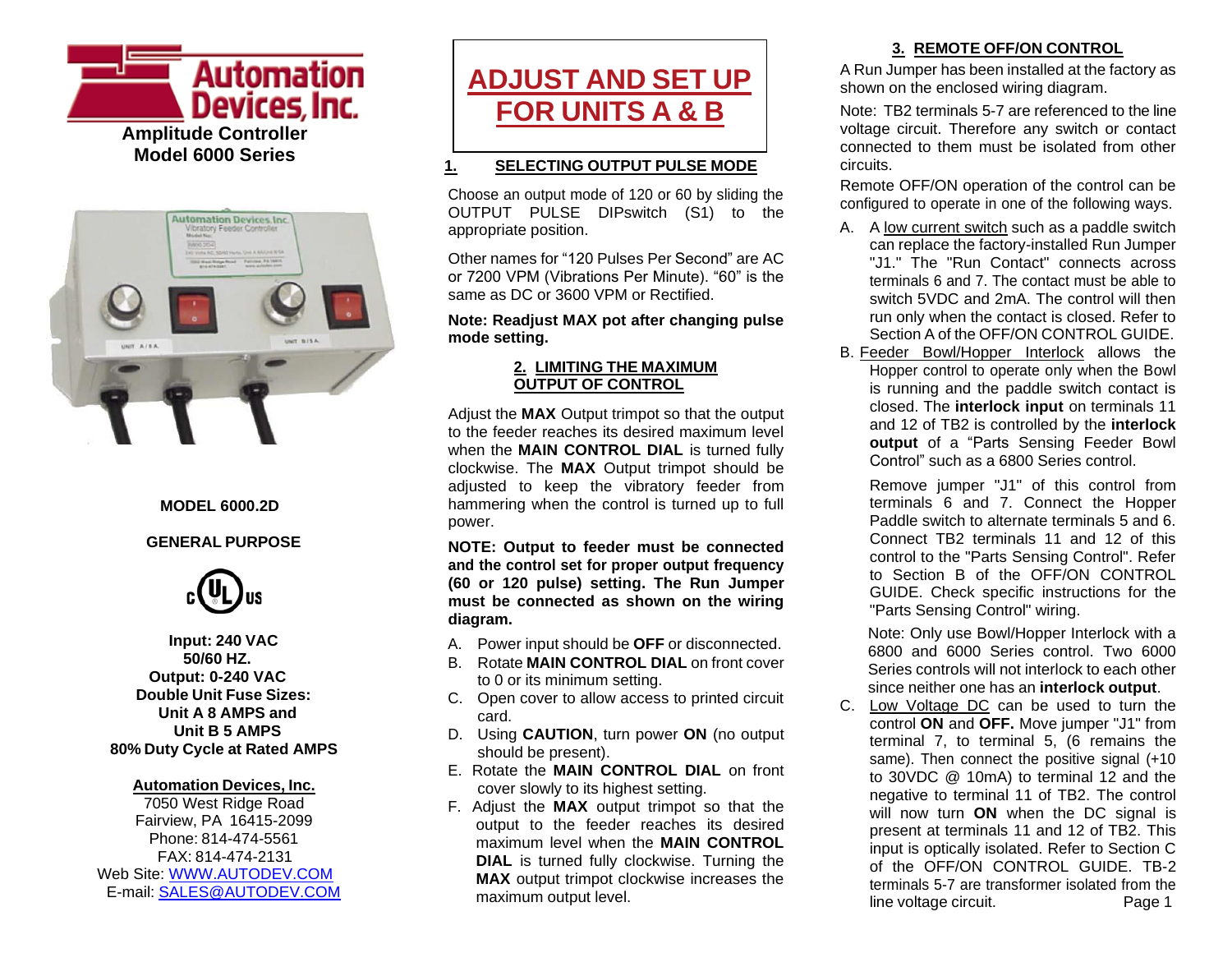#### **4. SETTING THE MINIMUM OUTPUT LEVEL OF CONTROL**

When the vibratory feeder is nearly empty, turn the **MAIN CONTROL DIAL** to "1" and adjust the **MIN** trimpot to just below the slowest speed that provides the proper feed rate. The MIN trimpot also serves as the "low speed" trimpot for 2-speed operation. See "S1 Programming Chart" for feature selection details.

#### **5. MAIN CONTROL DIAL**

The output power is controlled by the **MAIN CONTROL DIAL**. It is a logarithmic-tapered power out curve (non-linear) that spreads the power broadly across the **MAIN CONTROL DIAL** The logarithmic taper power curve helps to give maximum "Fine Control" over the output speed of the vibratory feeder. When very precise adjustment of the **MAIN CONTROL DIAL** is needed, increase the MIN trimpot setting and/or decrease the MAX trimpot setting. For precise scaling at low amplitudes, use the linear POT taper or reduce the Max pot setting. To select a linear pot taper for the Main Control Dial, see the "S1 Programming Chart."

#### **6. SETTING THE SOFT-START**

The start-up of the control output can be adjusted to ramp up to the desired output level instead of starting abruptly. Soft-start keeps parts from falling off the tooling, reduces spring shock, and hammering when the control turns ON; it can also simulate a paddle switch ON delay. Adjust the **SOFT** Start trimpot clockwise for the gentlest start (about a 6 second ramp up to full output). Turn the trimpot fully counter-clockwise for no soft start.

#### **7. LINE VOLTAGE COMPENSATION**

Fluctuations in the line voltage can cause a feeder bowl to vary its feed rate. The line voltage compensation feature adjusts the control's output to help compensate for fluctuations in the supply voltage. If it becomes necessary to disable this feature, set "Disable LVC" from the S1 programming chart

#### **8. REMOTE SPEED CONTROL**

Remote control of the power level can be accomplished by the following methods:

A. 4-20mA signal from a PLC can be used to remotely vary the output of the control instead of the Main Control Dial. The 4-20mA input is automatically in

control whenever a 4-20mA signal is applied to the control (terminals TB2-8 & 9). The Main Control dial setting is ignored whenever there is a 4-20mA signal. The 4-20mA input is transformer isolated from the power line. In an environment with high electrical noise, use a shielded cable for the 4-20mA signal. The "S1 Programming Chart" shows how change to 0- 20mA speed control instead of the default of 4- 20mA.

B. A 0-5VDC Analog input signal may be applied in place of the Main Control Dial at H1. The 0- 5VDC input is transformer isolated from the power line.

#### **9. SUPPLEMENTARY FEATURES**

Special supplementary software features can be enabled on the 24-210/24-211 circuit boards The features include: *linear pot taper*, *0-20mA control*, e*mpty bowl timer*, *low pulse rates,* and *two speed pots*. See the S1 Switch Programming Chart. Contact the manufacturer for more information.

#### **10. STATUS LEDs**

When any of the inputs are active, the associated LED will turn ON. When the RUN input conditions are met, the RUN LED will turn ON. See section 3 and the wiring diagram's ON/OFF Control Guide for more information on how to satisfy the RUN conditions.

## **WARNING:**

**Fuses should be replaced with a Bussman ABC or Littelfuse 3AB "Fast Acting" type or equivalent of manufacturer's original value.**

**Mounting this control directly to a vibrating device will void the warranty.**

#### **TROUBLESHOOTING**

Basic Procedure – To ascertain whether the problem lies in the controller, take the following steps:

- A. Check that the fuse is good. Disconnect the input power and tighten the screw terminals.
- B. For the control output to be on: Make sure that the proper input power is present. The **MAIN CONTROL DIAL** must be turned up or if the 4-20mA input is used, it must have over 5mA. Either the DIRECT LED must be lit or both

the INTERLOCK and EXT VOLTS LEDs must be lit. Anytime the output is turned on, the RUN LED will be ON. To light the DIRECT LED, a Run Jumper must be connected at TB2-6 & TB2-7. To light the INTERLOCK LED, a Run Jumper must connect TB2-5 to TB2-6. To illuminate the EXT VOLTS LED, a 10-30 VDC signal has to be present at TB2-11 & 12. See the section titled "**Remote OFF/ON control**" for more information.

- C. Connect an AC voltmeter across the LOAD terminals (with the LOAD connected) and vary the **MAIN CONTROL DIAL** from minimum to maximum. In 120 pulse mode, the output should vary from approximately 30% to 98% of the input voltage depending on the setting of the **MIN** and **MAX** trimpots. In 60 pulse mode the output should vary from 20% to around 85% of the input voltage.
- D. On new installations: If the Feeder only hums but it doesn't feed any parts, try changing the **60/120** DIP switch (S1) to the opposite position.

When neither a humming sound nor any vibration can be detected in the vibratory feeder, the problem may be in the controller.

NOTE: The enclosure may feel quite warm when the load current is in the 12-15 Amp range.

| <b>S1 Programming Chart</b> |                            |     |                 |  |  |
|-----------------------------|----------------------------|-----|-----------------|--|--|
| <b>Program Description</b>  | <b>S1 Switch Positions</b> |     |                 |  |  |
|                             | SW <sub>3</sub>            | SW4 | SW <sub>5</sub> |  |  |
| Standard Program            |                            |     |                 |  |  |
| <b>Linear Pot Taper</b>     |                            |     |                 |  |  |
| 0-20mA option               | O                          |     | 0               |  |  |
| <b>Empty Bowl Timer</b>     |                            |     | O               |  |  |
| Disable LVC                 | O                          | O   | 1               |  |  |
| 2-Speed Operation           |                            |     |                 |  |  |
| 30/40 Pulse Operation       |                            |     |                 |  |  |
| Low Voltage at "1"          |                            |     |                 |  |  |